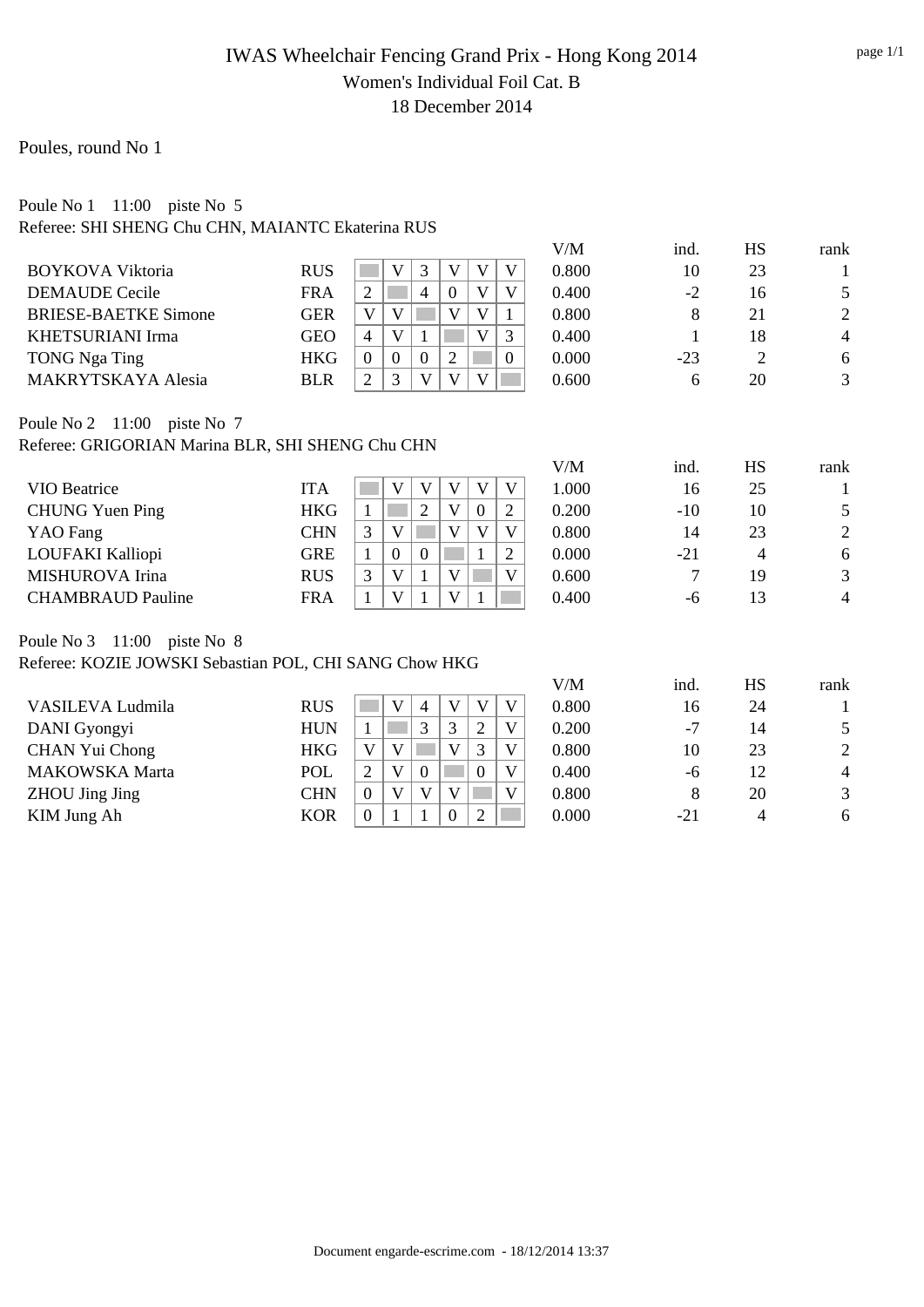# IWAS Wheelchair Fencing Grand Prix - Hong Kong 2014 Women's Individual Foil Cat. B 18 December 2014

## Ranking of poules, round No 1 (ordered by ranking - 18 fencers)

| rank           | name and first name         | country    | V/M   | indicator    | hits scored | group      |
|----------------|-----------------------------|------------|-------|--------------|-------------|------------|
| 1              | <b>VIO Beatrice</b>         | <b>ITA</b> | 1.000 | 16           | 25          | qualifier  |
| $\overline{2}$ | VASILEVA Ludmila            | <b>RUS</b> | 0.800 | 16           | 24          | qualifier  |
| 3              | <b>YAO</b> Fang             | <b>CHN</b> | 0.800 | 14           | 23          | qualifier  |
| 4              | <b>BOYKOVA Viktoria</b>     | <b>RUS</b> | 0.800 | 10           | 23          | qualifier  |
| 4              | <b>CHAN Yui Chong</b>       | <b>HKG</b> | 0.800 | 10           | 23          | qualifier  |
| 6              | <b>BRIESE-BAETKE Simone</b> | <b>GER</b> | 0.800 | 8            | 21          | qualifier  |
| 7              | <b>ZHOU Jing Jing</b>       | <b>CHN</b> | 0.800 | $8\,$        | 20          | qualifier  |
| 8              | MISHUROVA Irina             | <b>RUS</b> | 0.600 | 7            | 19          | qualifier  |
| 9              | <b>MAKRYTSKAYA Alesia</b>   | <b>BLR</b> | 0.600 | 6            | 20          | qualifier  |
| 10             | <b>KHETSURIANI Irma</b>     | <b>GEO</b> | 0.400 | $\mathbf{1}$ | 18          | qualifier  |
| 11             | <b>DEMAUDE</b> Cecile       | <b>FRA</b> | 0.400 | $-2$         | 16          | qualifier  |
| 12             | <b>CHAMBRAUD Pauline</b>    | <b>FRA</b> | 0.400 | $-6$         | 13          | qualifier  |
| 13             | <b>MAKOWSKA Marta</b>       | POL        | 0.400 | $-6$         | 12          | qualifier  |
| 14             | DANI Gyongyi                | <b>HUN</b> | 0.200 | $-7$         | 14          | qualifier  |
| 15             | <b>CHUNG Yuen Ping</b>      | <b>HKG</b> | 0.200 | $-10$        | 10          | qualifier  |
| 16             | KIM Jung Ah                 | <b>KOR</b> | 0.000 | $-21$        | 4           | qualifier  |
| 17             | LOUFAKI Kalliopi            | <b>GRE</b> | 0.000 | $-21$        | 4           | eliminated |
| 18             | <b>TONG Nga Ting</b>        | <b>HKG</b> | 0.000 | $-23$        | 2           | eliminated |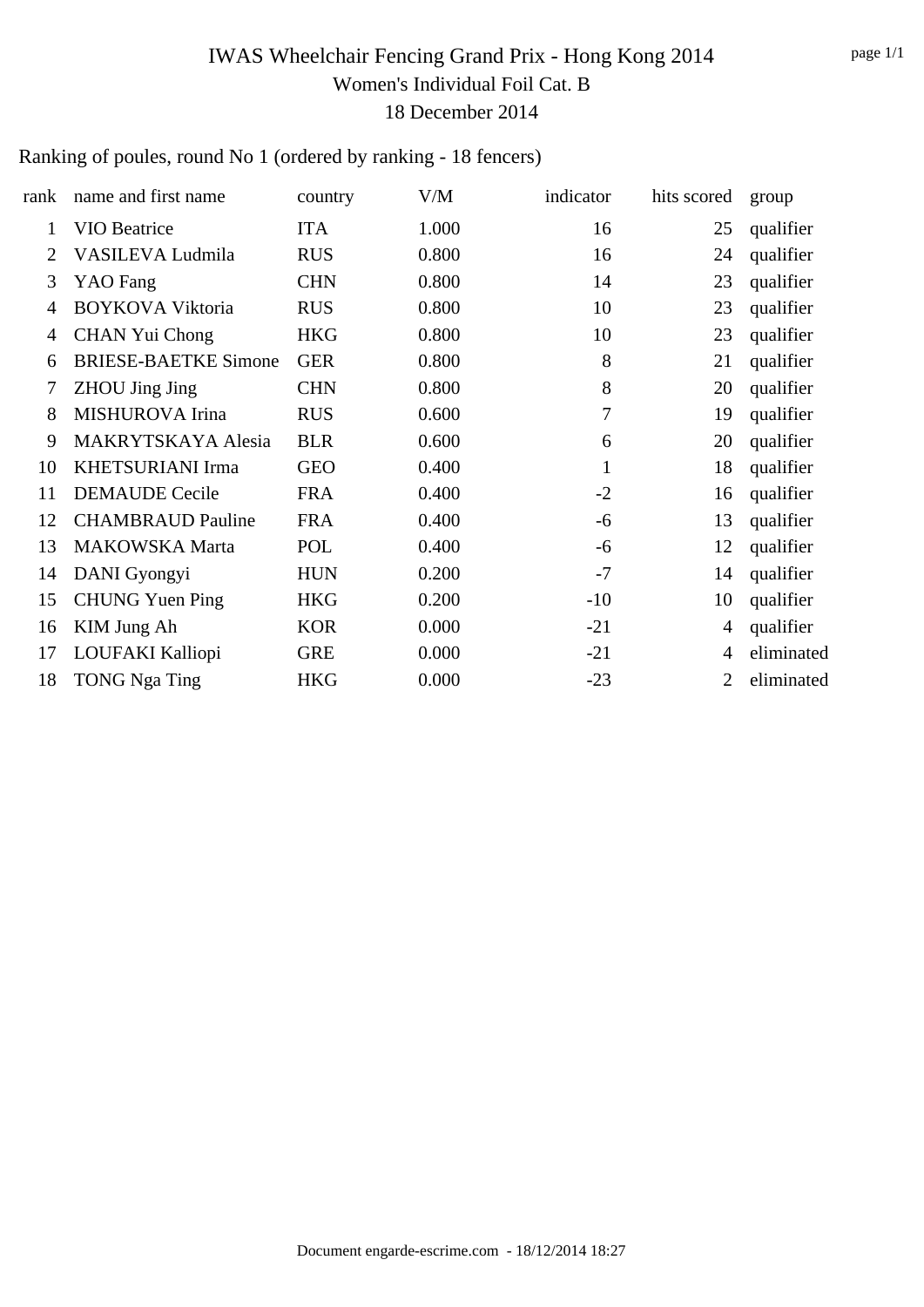### IWAS Wheelchair Fencing Grand Prix - Hong Kong 2014 Women's Individual Foil Cat. B

#### 18 December 2014